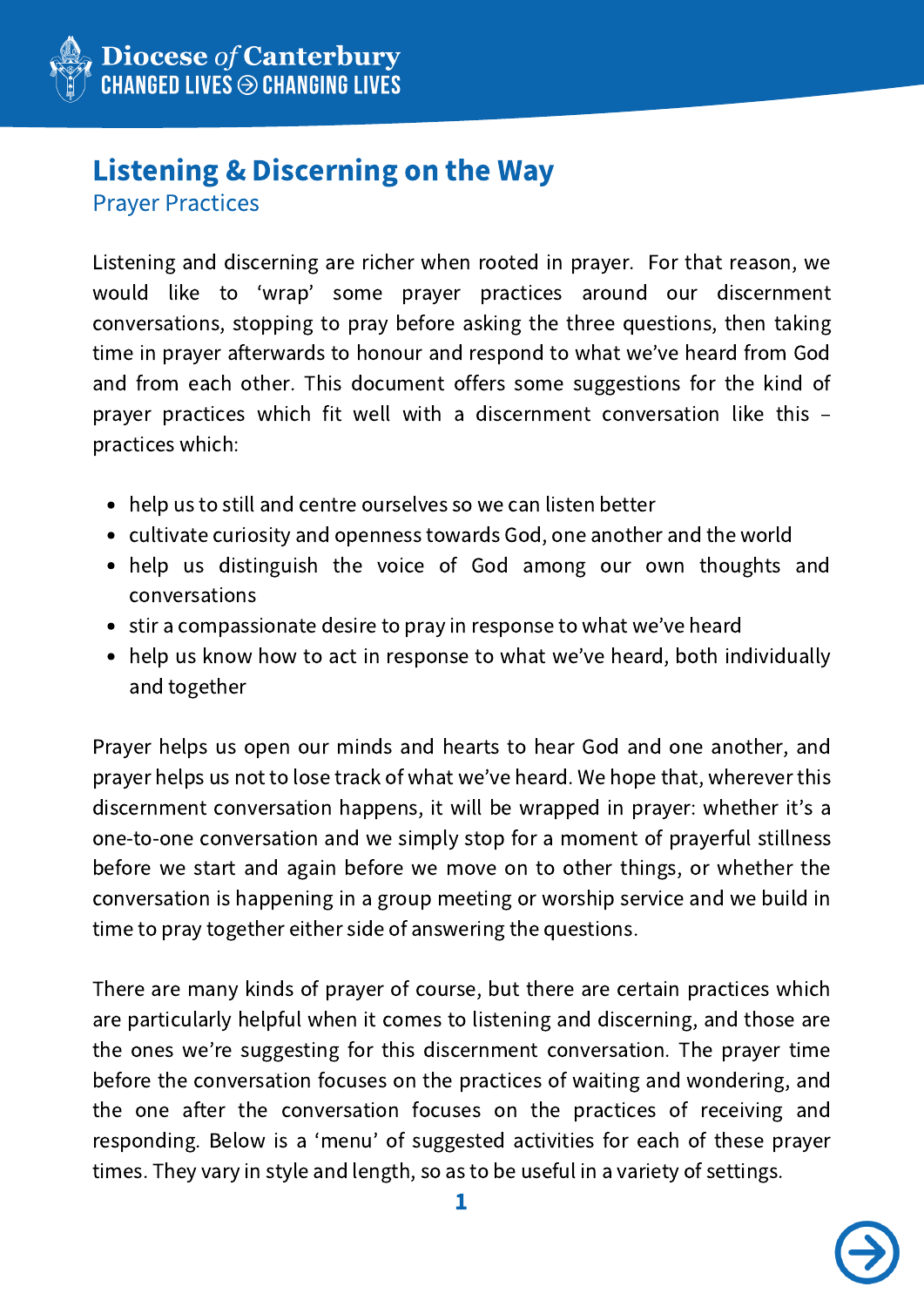

Whether you're reflecting on your own, talking with friends, leading a small group or planning a service (in church or online), we hope you'll find something to help you pray. Of course, these ideas are just a starting point, and we hope you will feel free to be creative, writing your own prayers and creating your own activities to help people engage in the vital practices of waiting, wondering, receiving and responding.

Please note that all prayer activities should be planned and carried out with due regard to the current COVID-19 guidelines. The Church of England's latest guidance can [always](https://www.churchofengland.org/more/media-centre/coronavirus-covid-19-guidance-churches) be found online here.

# Prayer activities: Waiting & Wondering

(See Section 1 of the method outlined in the Facilitators' Briefing).

Simply put, the practice of waiting helps us still and centre ourselves, recognise the noise of our own thoughts and steady our hearts and minds in the flow of the Spirit. The practice of wondering helps us open up: move away from what preoccupies us; become aware of the world around us; listen to the voices of others; become aware of the work of God in and around us.

The activities below are all examples of ways we can engage in the practices of waiting and wondering. They are written with groups in mind, but all of them can also be done by people praying alone.

## 1.Stilling & Centring Prayer (1-10 mins)

Create a space for stillness. Depending on your situation, it could be anything from 1 minute to 10 minutes, though 5 minutes works well for most people/groups. Invite people to quieten their minds (but not to try and stop thinking altogether), focusing their thoughts on the presence of God around them and within them; welcoming the Holy Spirit. You may find one or more of the following helpful:

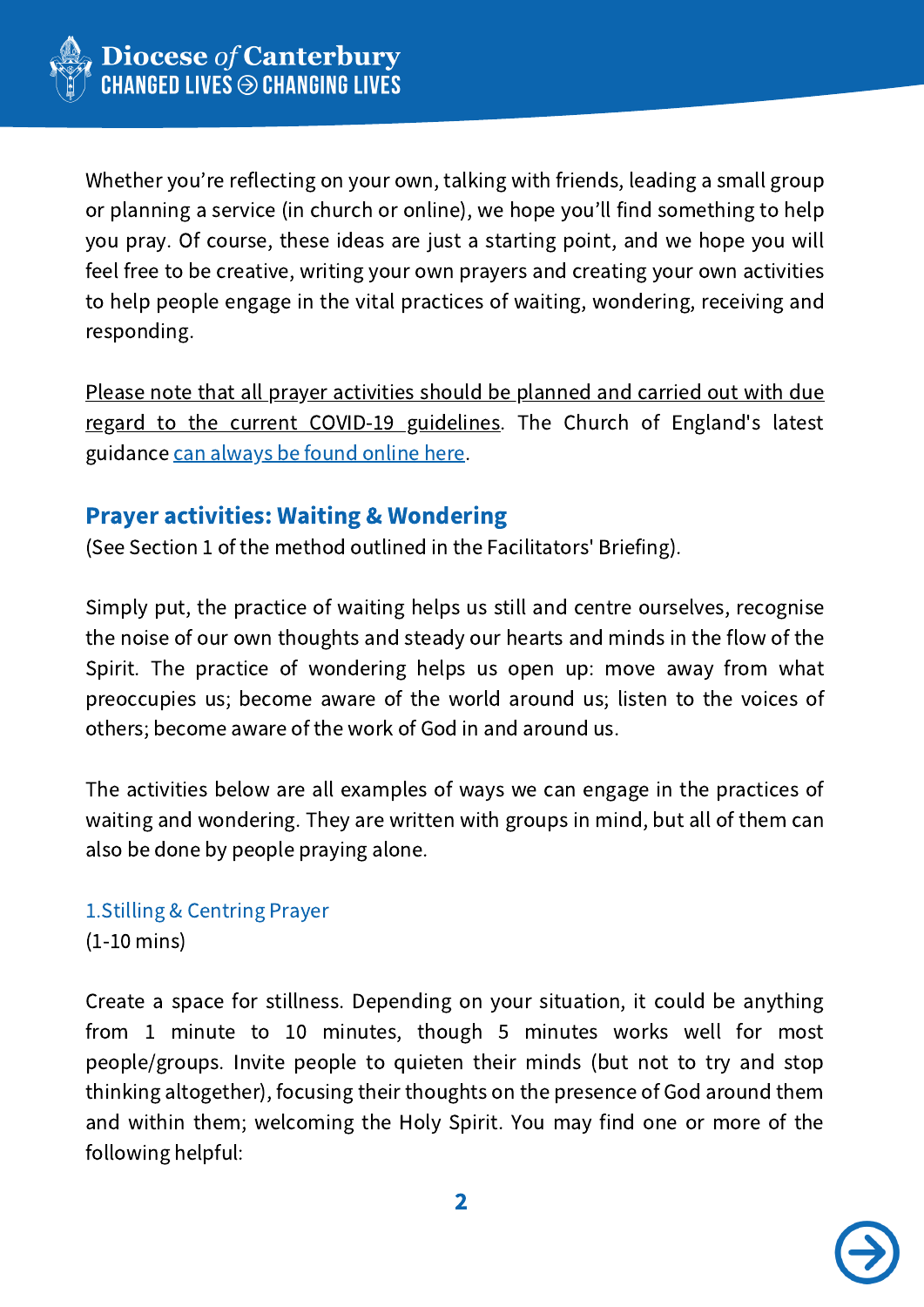

- Play a piece of music to help people focus their minds. (If you're online, remember to mute all participants so that there's no interference in the sound.)
- Show an image for people to look at as they still their thoughts.
- Invite people to repeat a centring phrase in their minds, using it to draw their focus back to God each time their thoughts drift:

ʻGod's love endures for ever'

ʻJesus Christ, Son of God, have mercy on me, a sinner'

ʻThe Lord is my shepherd, I shall not want'

or simply ʻJesus'

- Invite people to imagine themselves walking to a peaceful place with Jesus and sitting down in his company.
- Invite people simply to become aware of the sights and sounds around them and the feelings in their bodies, as they open themselves to the Spirit of God.

## 2.Cultivating gratitude

(1-10 mins)

Set a 1-minute timer and invite people to write down things they're thankful to God for. Encourage them to write as many as they can think of in 1 minute. Then, if time allows, invite them to spend a couple of minutes in silence, looking over their list and allowing gratitude to well up for the ways in which they've seen the goodness of God in their lives. If you have more time, and if the group would be comfortable doing so, invite them to choose one or two things from their lists to share with each other as a testimony of thankfulness.

## 3.Art and Wonder

(5-10 mins)

Choose a picture which you find beautiful and/or inspiring and invite people to look at it for 2 or 3 minutes. Then invite them to think of one word or phrase which sums up the impact the picture has made on them as they've been looking at it. If you want to give a little more direction, you could ask them to think of one characteristic of God which comes to mind as they look at the picture.

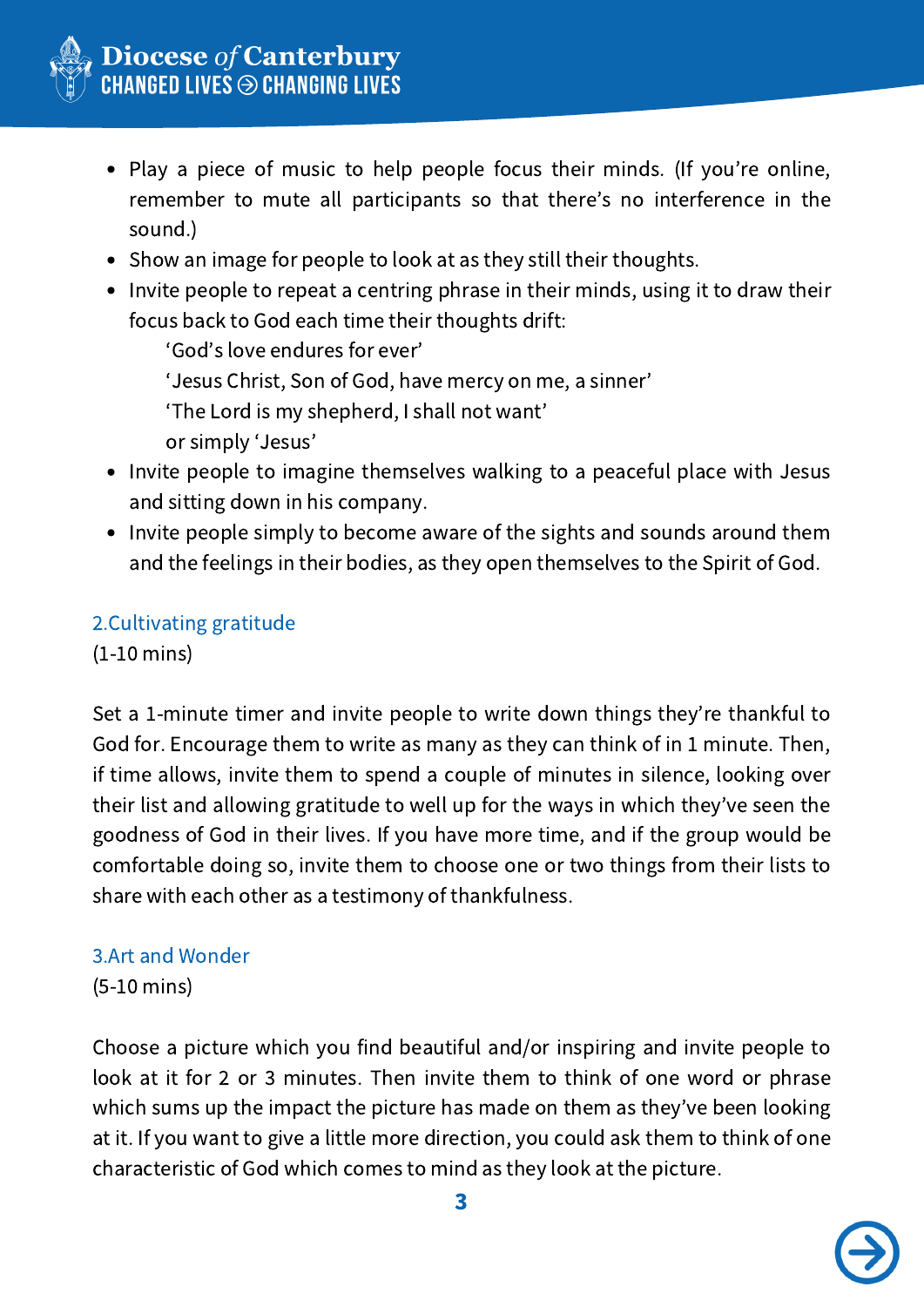

Having given time for people to look at the picture, invite people to speak out their word or phrase. Leave enough space for each person to share in an unhurried way. If you ask people to speak only the word or phrase they've chosen, without elaborating on it, you will quickly find the sharing becomes prayerful and reflective for everyone present. This activity can also be done using a piece of music, a sculpture or even an everyday object instead of a picture.

#### 4.Lectio Divina

(10-20 mins)

Lectio Divina is the practice of reading Scripture in such a way that we make space for the Holy Spirit to interrupt our reading with insight:

- Choose a passage of Scripture which is between 7 and 12 verses long (approximately).
- Invite everyone to spend a minute or so in silence, welcoming the Holy Spirit to speak through the Word of God.
- Read the passage through slowly, then give another few minutes silence for people to reflect on the reading and notice their initial reactions to it.
- Read the passage again, this time asking people to look out for a word or phrase which seems to ʻstick out' as they listen.
- Invite them to catch hold of that phrase and not to worry about listening to the rest of the passage.
- Give another few minutes after the reading for people to reflect on the word/phrase which the Spirit has given them, inviting them to turn that word/phrase into a prayer in their minds.
- If you have time, and if the group would be comfortable doing so, invite people to share the word or phrase they were given, and perhaps take time to pray for each other.

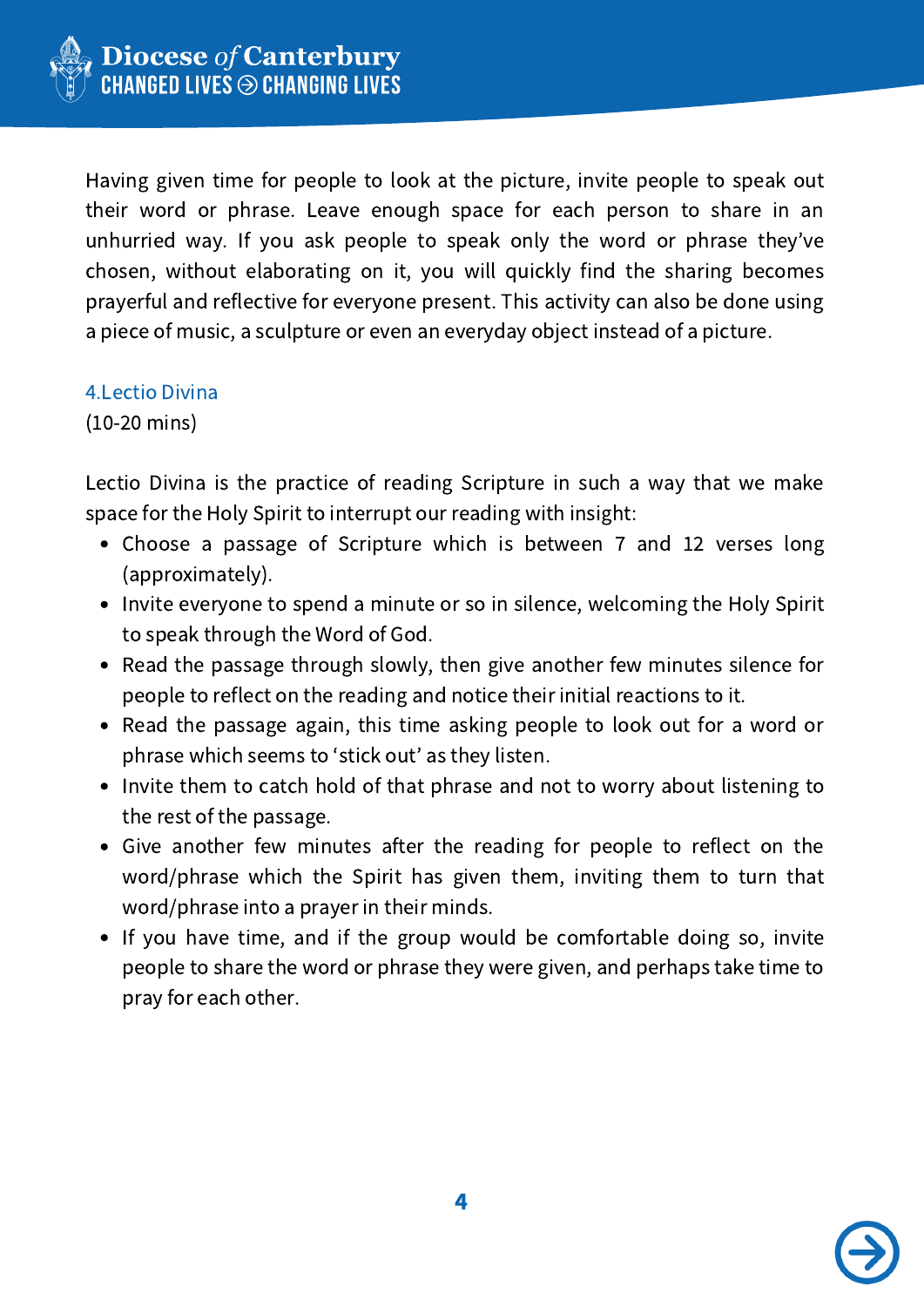

5.Sung Worship

(5-20 mins)

Invite a musician/worship group to lead the group in singing several songs which focus people's thoughts on the character of God, preferably leaving some space in between the songs for stillness and reflection. This activity must comply with any COVID-19 guidelines on singing in worship. If you are praying alone, choose some recorded music which lifts your spirit and helps you become aware of the presence of God.

#### 6.Prayer Walk

(10-20 mins)

There may be more informal contexts where a short prayer walk would be the ideal way to practice waiting and wondering, before starting to answer the 3 questions. Simply invite people to go for a short walk around the area where you're meeting. Encourage them to notice the beauty of creation and the signs of God's working in the world around them. Some may prefer to walk alone, while others will prefer to walk and talk in twos or threes.

You could even do the whole discernment conversation as a pilgrimage:

- Start with a stretch of walking, inviting people to wait on God and wonder at the beauty of creation.
- Then stop and sit together to talk over the 3 questions (maybe over a picnic).
- Finish by walking back to your starting point, using the return walk for the practices of receiving and responding (see below).

NB. The above would take at least 45 minutes to do well.

#### Prayer activities: Receiving & Responding

(See Section 3 of the method outlined in the Facilitators' Briefing).

The practice of receiving is where we sift through the conversation we've had, reflecting on what we've said and heard, in order that we might not miss what God is saying to us in that moment. The practice of responding is the sacred

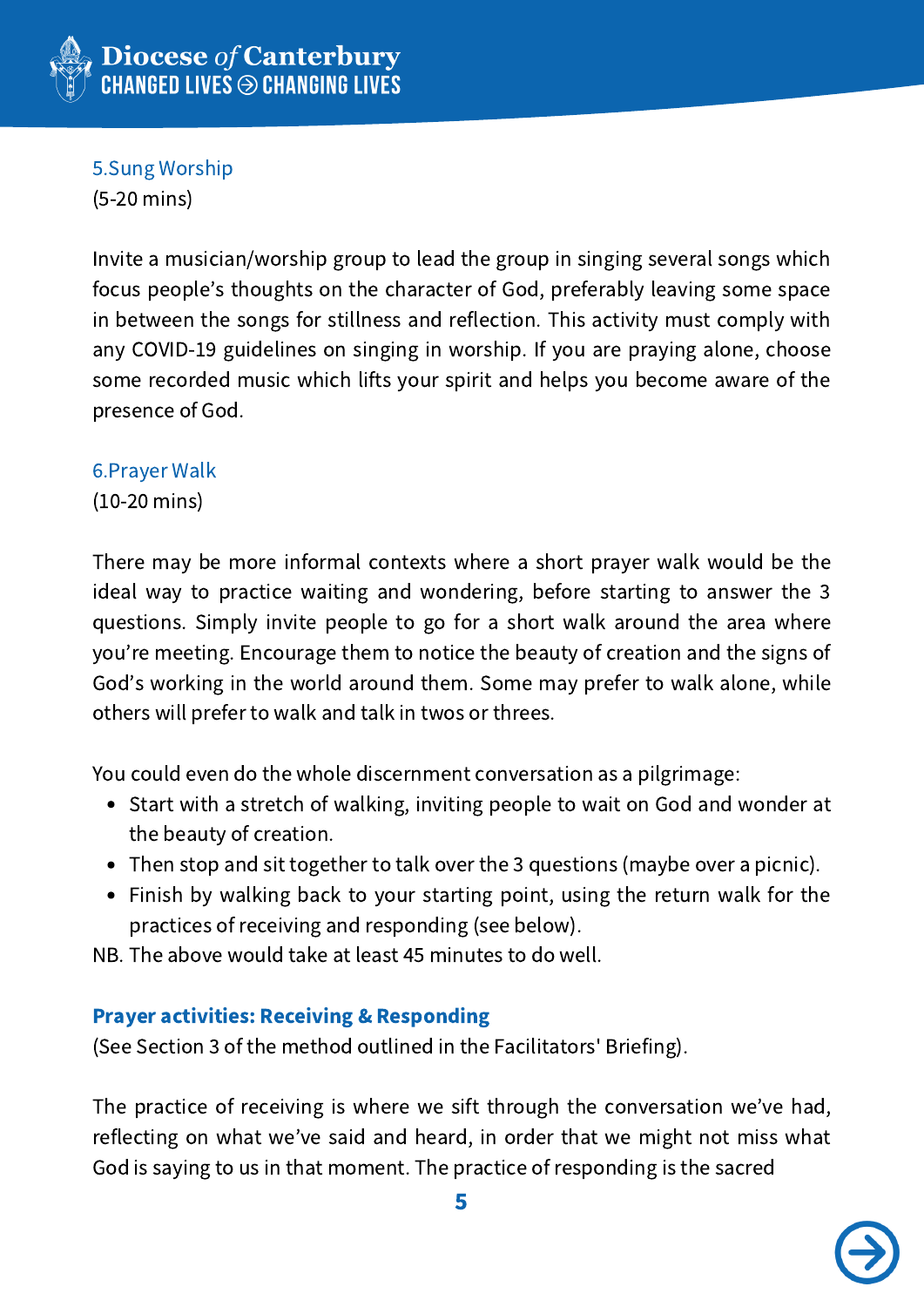

moment when we commit ourselves to earth that all-important word from God in our lives, either through prayer, through action or through further waiting and wondering … or perhaps all three.

The activities below are all examples of ways we can engage in the practices of receiving and responding. They are written as ideas for groups, but all of them can also be done by people praying alone.

1.Spotting the Treasure (3-10mins)

Invite people to spend a minute or so in silence, gathering the treasure from the conversation – calling to mind the one or two words/phrases which have blessed/encouraged them. Then invite people to speak out their word or phrase. Leave enough space for each person to share in an unhurried way. If you ask people to speak only the word or phrase they've chosen, without elaborating on it, you will quickly find the sharing becomes prayerful and reflective for everyone present.

If time allows, follow this prayerful sharing with some time for the group to talk together about the words and phrases they chose. Do they notice any connections/similarities or any contrasts/dissonances? (This part of the exercise can be a little easier if you ask someone to write down the words/phrases as people speak them out, then display them so that the group can see them all together in one place.)

You could also run this exercise again, this time asking people to identify the words/phrases in the conversation which they found most uncomfortable or unsettling. There need to be appropriate levels of trust within the group for this second version of the exercise, since people will effectively be saying that words/phrases spoken by others in the group made them feel uncomfortable. People need to be able to hear one another without taking offence or passing judgement.

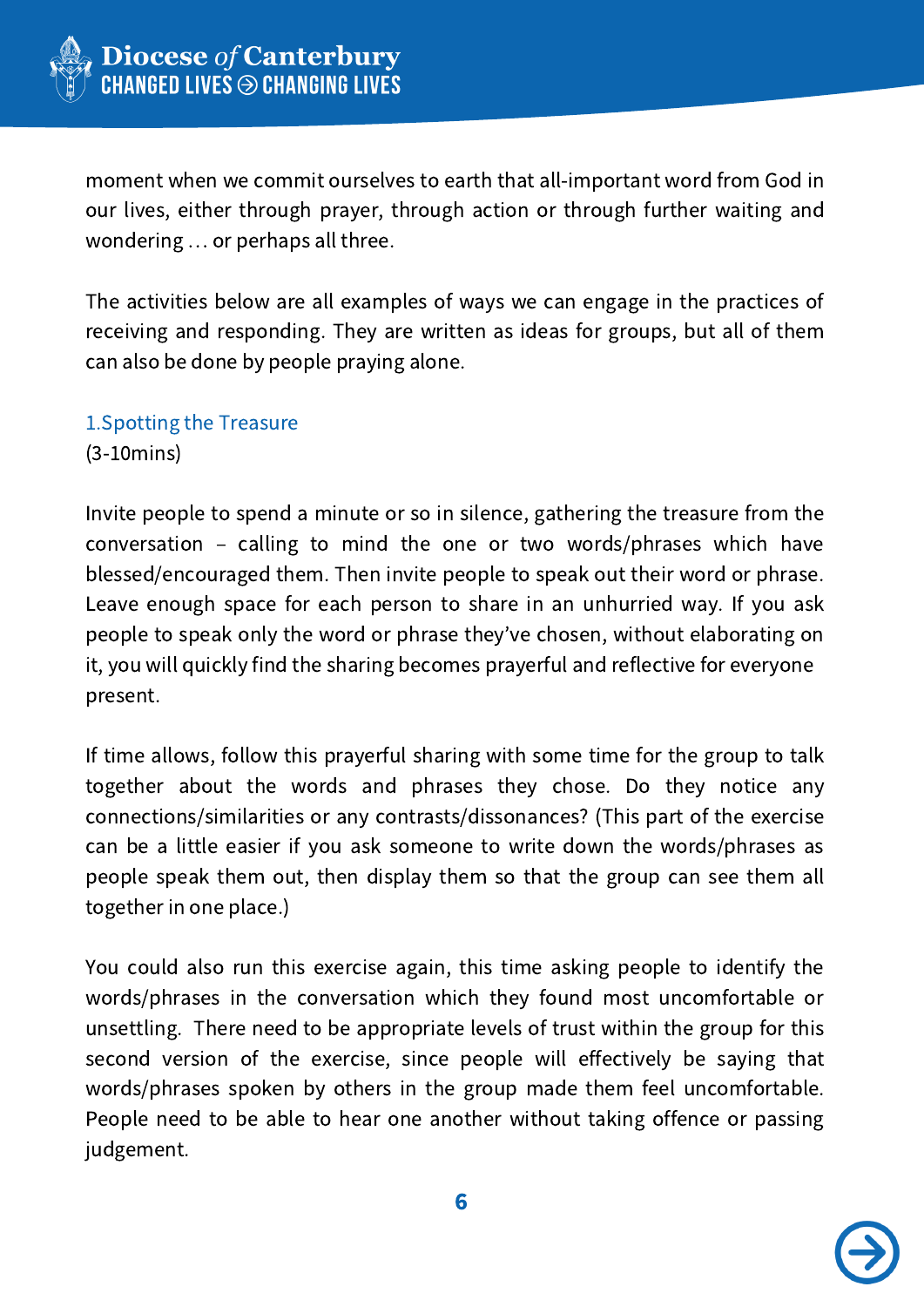

2.Examen Reflection

(5-10 mins)

Ask the following questions, giving at least 1 minute's silence after each one for people to reflect on their answer:

- What one thing most encouraged you about the conversation we've just had?
- What one thing most unsettled you about the conversation we've just had?
- What do you want to do differently as a result of the conversation we've just had?
- What do you want to ask God for in prayer as a result of the conversation we've just had?

If time allows, invite people to voice their prayers from the 4th question. If you have even more time, give people the opportunity to share any of their answers to the 4 questions. Keep it simple and prayerful – don't let it drift into a re-run of the discernment conversation itself.

## 3.Intercession

(5-10 mins)

Turning our listening into intercession – praying for others – is a vital way of earthing the word of God to us. Here are several ways you could do that:

• Naming the connections

Nominate someone to have a pen and paper to hand during the discernment conversation and to note down any groups or church activities named during the conversation. This might be sections of the congregation, groups who have used your building, groups the church has connections with in the local community … anyone who gets a mention during the discernment conversation. During this time of prayer, invite that person to read out all the names of individuals/groups they've written down. Ask them to read slowly, leaving a few seconds' silence after each one, so that people can pray for those listed. Close this time by saying a prayer, perhaps using the Collect

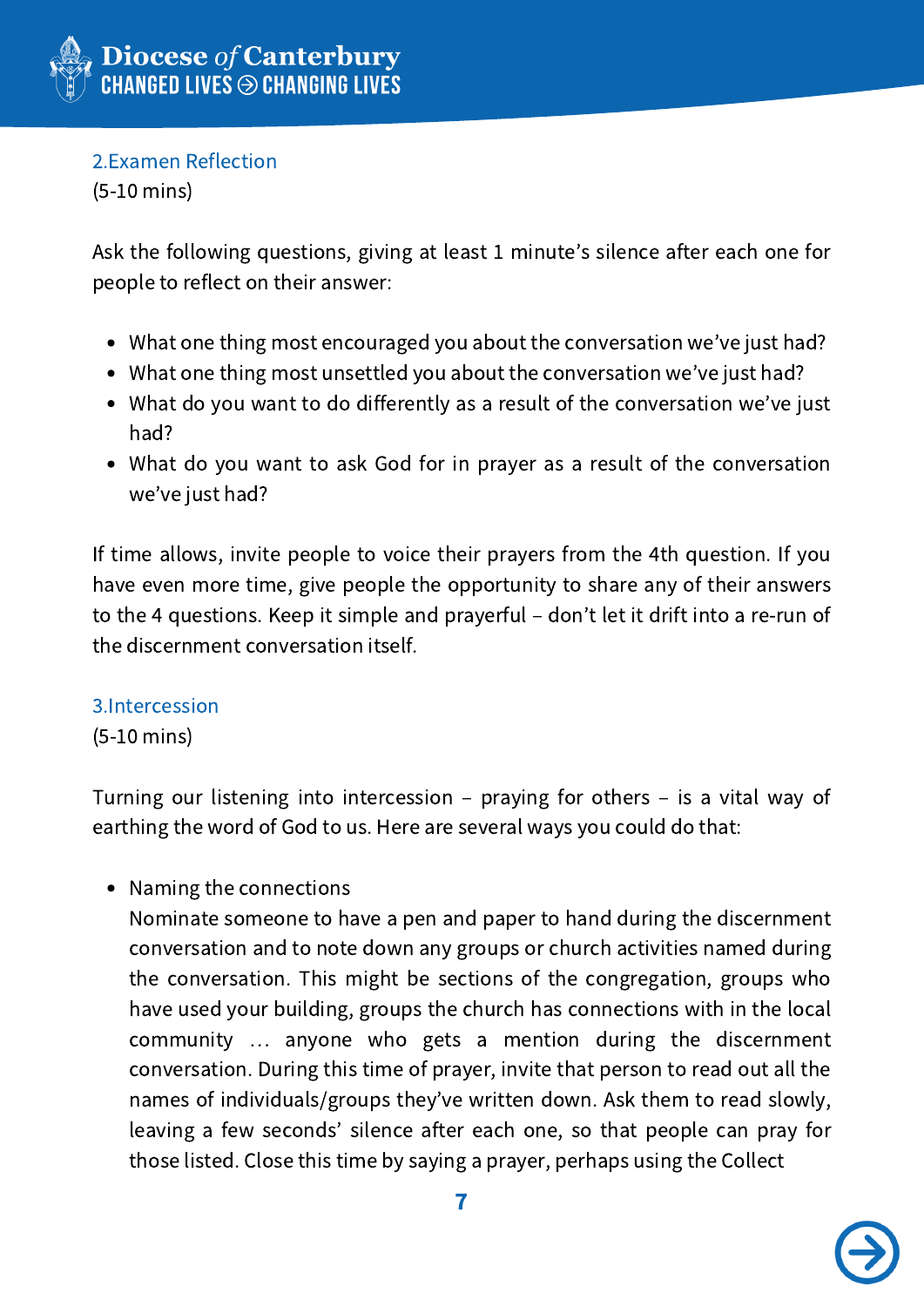

for the day or some other prayer which gathers together the prayers of the group.

Led intercessions

Have a time of led intercession, prepared by yourself or another member of the group, bringing before God the needs of the church, the local community and the wider world.

• Extemporary prayer Simply give space for people to voice prayers for the church, the community and the wider world which the conversation has prompted them to want to pray.

## 4.Prayers of Resolution

(3-7 mins)

Part of our responding is to invite a deeper work of the Spirit in us as individuals and as a church. Invite people to reflect on the conversation, then to form prayers starting with the phrase: "Lord, in the power of your Spirit, take us deeper into …" (This prayer invites words like compassion, mission, courage, prayer, love, for example). Alternatively, invite people to pray their own prayers of response, but intersperse these with the following responsive prayer:

Lord, by the power of your Spirit, Deepen your work in us.

5.Going Forward Together (3-7 mins)

Take time to pray with and for one another before you go your separate ways. Invite people to get into groups of 2 or 3 (this can be done in online settings if you have the option for breakout groups), to share one thing from the discernment conversation which has particularly stuck with them, or one thing they know God is calling them to do in response, and then to pray briefly for one another, whether out loud or silently. Invite people to remember who they've prayed for and to continue to remember them in prayer over the coming days. If you're